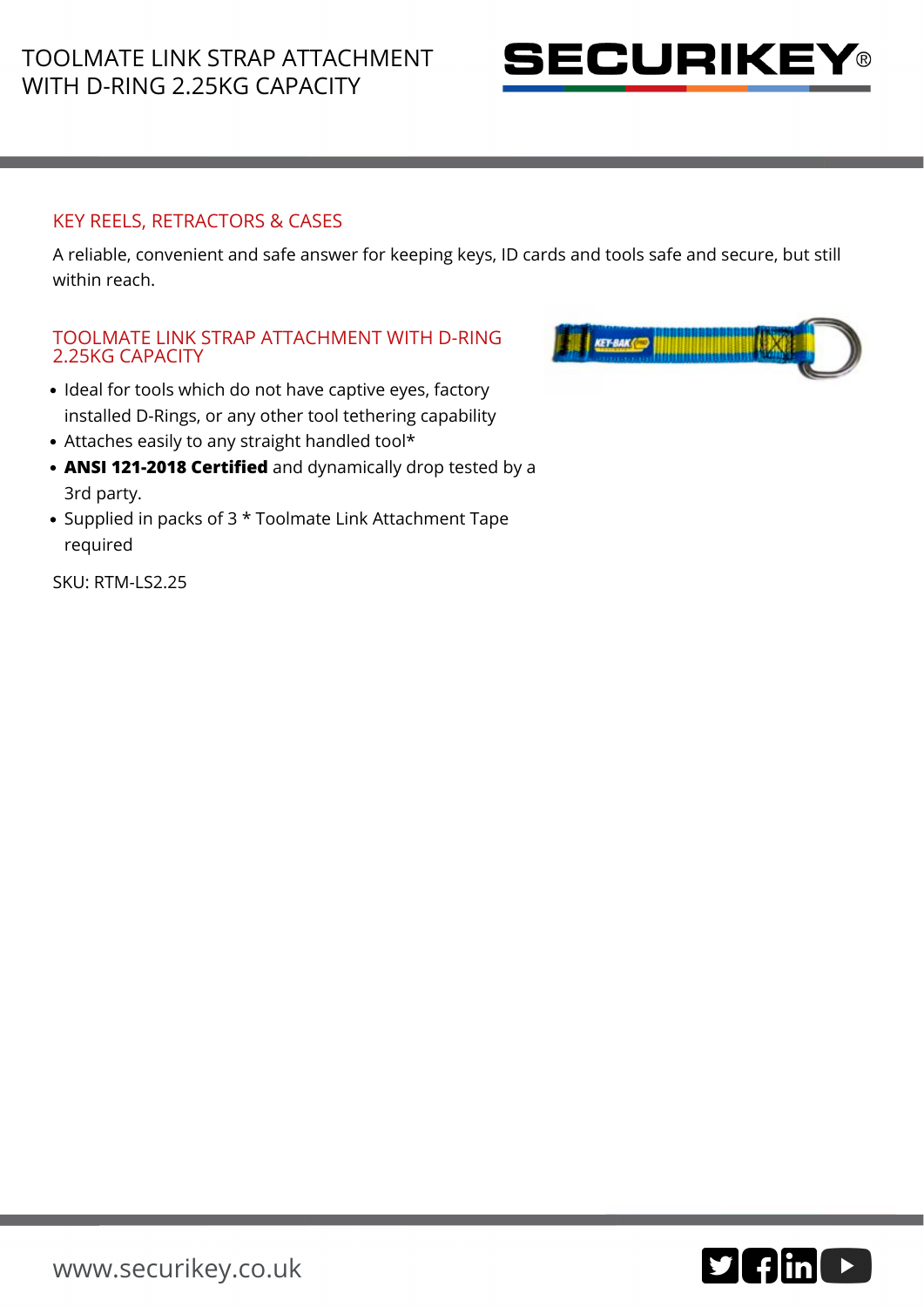

## ADDITIONAL INFORMATION

| Weight            | .090 kg                      |
|-------------------|------------------------------|
| <b>Dimensions</b> | 45 (H) x 193 (W) x 15 (D) mm |

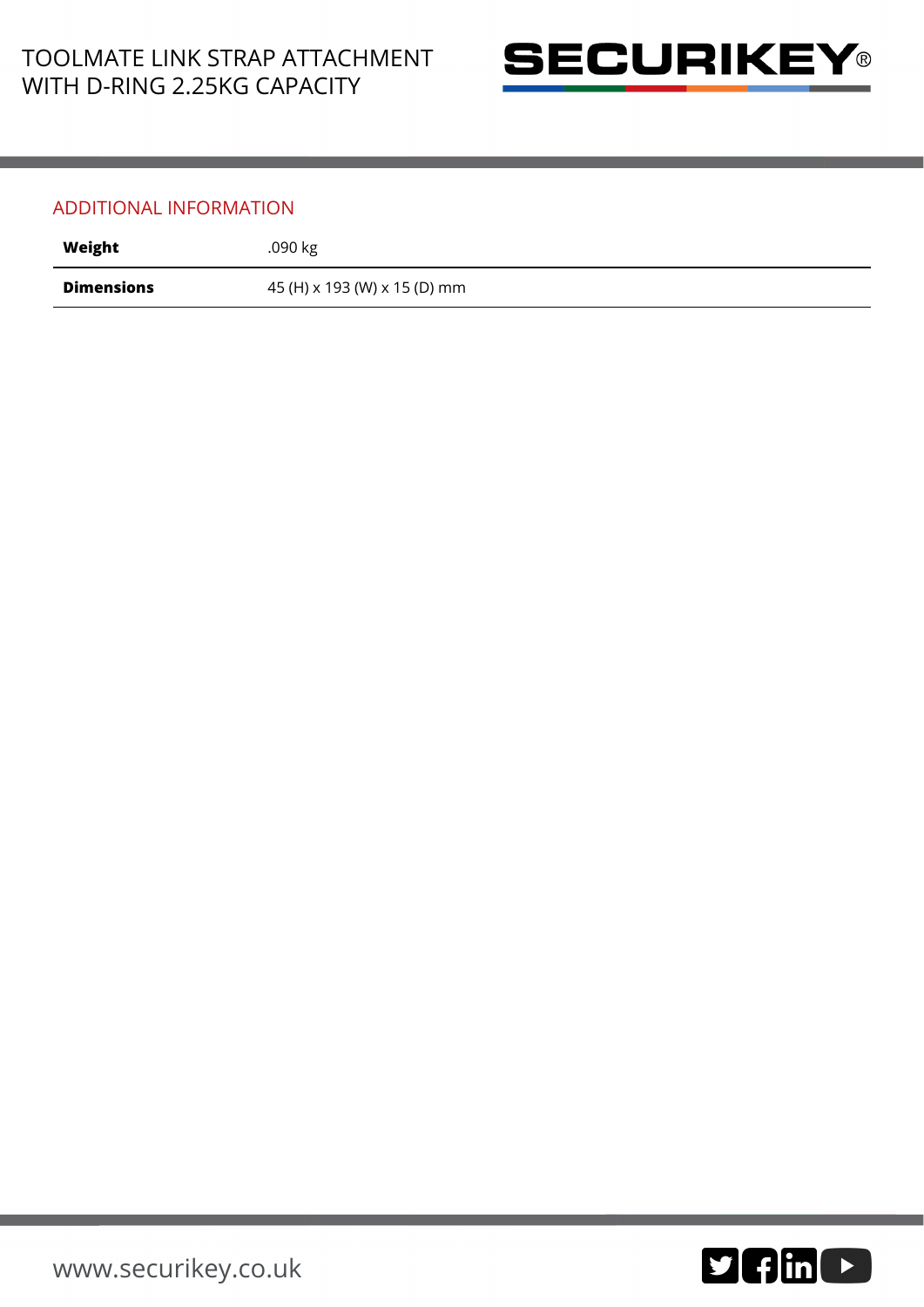

## TOOLMATE LINK STRAP ATTACHMENT WITH D-RING 2.25KG CAPACITY IMAGES



Toolmate Link Strap & Attachment Tape